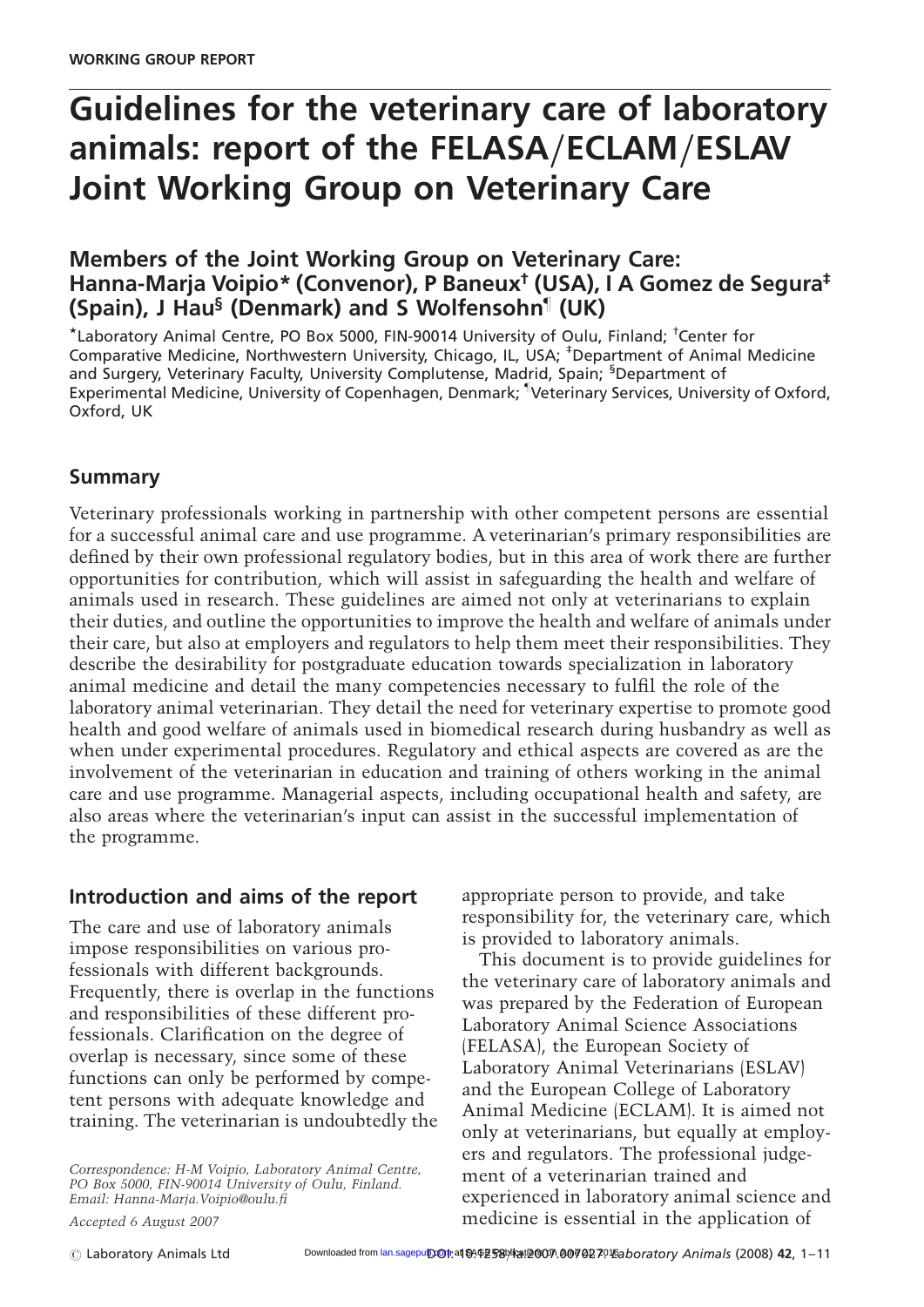these guidelines to the specific institution's animal care and use programme. Veterinarians have specific legal responsibilities and professional obligations as defined by their professional regulatory bodies. Beyond statutory responsibilities, there are additional roles for the laboratory animal veterinarian, which are advisory. The degree of regulatory authority which the veterinarian has to ensure compliance with varies between countries, but this variation should not be used as a reason to reduce the level of veterinary involvement or the level of seriousness with which the advice is received. This document does not detail the differing legal authorities, responsibilities and duties for the veterinarian working in laboratory animal facilities across the many EU member states; rather it is a guideline to assist in the establishment and the continued development of an ethos of improving animal health and welfare of the animals used in the research, testing and education, a process, which is facilitated by closer involvement of the veterinarian.

Traditional veterinary care such as acute medical treatment, while still important, takes up a relatively small proportion of the laboratory animal veterinarian's time. Adequate veterinary care in laboratory animal science encompasses several aspects which all reflect the complexity of the veterinarian's role in this specialty. These include the following:

- All activities directly related to the animals to promote their welfare, such as during transportation, health monitoring and health management, husbandry, selection of environmental enrichment, surgery, anaesthesia, analgesia and euthanasia.
- Scientific activities often as a scientific collaborator and adviser in laboratory animal science.
- † Activities related to regulatory and administrative compliance. The veterinarian must be knowledgeable about relevant legislation, including any appropriate ethical review process.
- † Education and training of personnel and guidance of administrative staff, animal-

care staff, and scientists to the benefit of the animals, the science and the institution.

The operations of an animal care and use unit are often referred to as a programme of animal care and use, of which a key component is veterinary care to ensure good animal health and welfare. Elements of this programme may be carried out by other competent persons than veterinarians. However, the programme must include veterinary expertise in laboratory animal science and attribute to the veterinarian's function the appropriate directive and influential role. The veterinarians should not accept the responsibility beyond their competencies. However, this document describes the areas where the veterinarian might make additional contributions, which will promote the welfare of animals under their care, going beyond a minimalist approach. The core veterinary responsibilities of diagnosis and prescription of treatment are governed by national and European laws, but the veterinarian can delegate several other activities to a suitably competent person. The present recommendations elaborate the key elements relating to the veterinarian's involvement in the programme and indicate the expected level of knowledge and responsibility. Recommendations, wherever possible, should be made on an evidence-based approach. The appreciation of the veterinarian's unique understanding of the interrelatedness of all the different components of the programme must be reflected by the degree of authority held by the veterinarian, either in the national legislation or in the management structure and attitudes prevailing in the institution.

#### Veterinary educational requirements and competencies

Veterinary education provides the basic knowledge and enables a person to work as a veterinarian although legal requirements and professional obligations vary between countries. However, an undergraduate education emphasizes companion and farm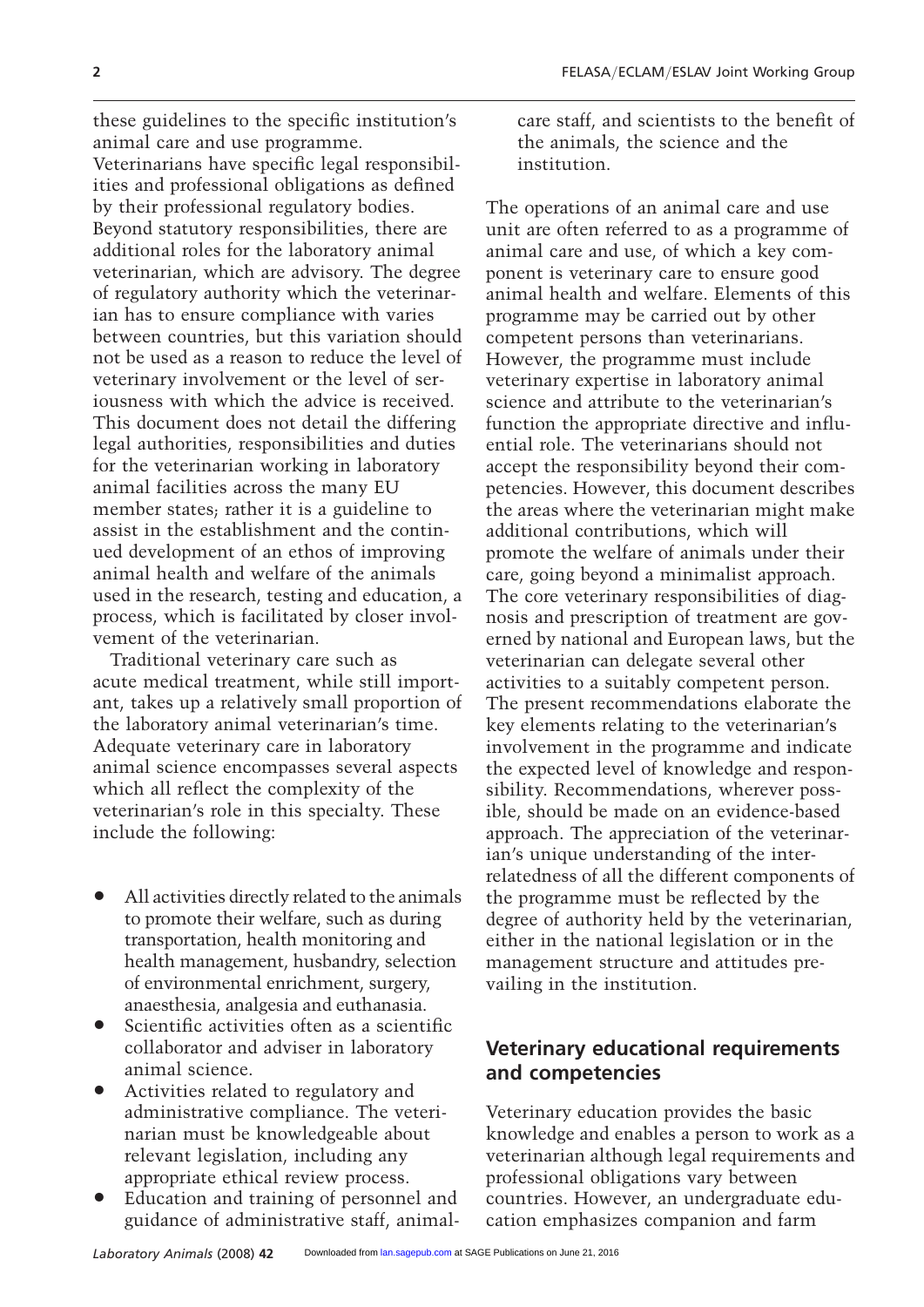animal species and the common laboratory animals are given less consideration. Therefore, a laboratory animal veterinarian must obtain specific education, training and competencies if dealing with these species. In small units, the attending veterinarian may not have significant experience in laboratory animal care, in which case such veterinarians should have access to a mentor – a veterinarian who does have such experience and can provide advice and support. Encouragement should be given to joining relevant laboratory animal science associations or similar networks for professional as well as high-level scientific information exchange.

The European legislation does not currently specify further educational requirements for a veterinarian with legal responsibilities for laboratory animal care. However, the Multilateral Consultation of Parties to the Convention has adopted a resolution on education and training of persons working with laboratory animals. This resolution is based on the FELASA recommendations for the education and training of persons involved in animal experiments. In these recommendations, two categories give some specialization for those who have completed a bachelor's or master's degree or equivalent: category C is for those responsible for directing animal experiments and category D is for laboratory animal science specialists. Although there are no regulations for mandatory postgraduate training, the absolute minimum requirement for a person conducting veterinary duties in laboratory animal units should be the category C course.

Laboratory animal medicine is a specialty that is open only to veterinarians whereas laboratory animal science is a specialty open to those with a relevant biological education. Since the category C course gives only an introduction to laboratory animal science, it is strongly advised that the veterinarian undertake specific training to obtain a specialist competence in laboratory animal medicine. FELASA category D for laboratory animal science specialists is available as a Master's course in several European universities. It is generally a two-year fulltime education consisting of taught modules and a small research project. Category D

education is not restricted to veterinarians, but available to scientists with a relevant first degree. For veterinarians wishing to achieve specialization in laboratory animal medicine, there may be national guidelines or educational programmes. These are not detailed in this document since they do not apply internationally. Specialization, which is recognized in many countries, can be accomplished by achieving ECLAM diplomate status. The topics covered by FELASA category D may constitute an important component of the ECLAM specialization, but there is an additional requirement for documentation of veterinary skills and relevant laboratory animal clinical practice as well as a documented research activity to obtain specialization in laboratory animal medicine.

Laboratory animal science and medicine is an area with rapid development. Therefore, it is necessary that the veterinarian takes part in continuing professional development (CPD) which can be achieved by participating in courses, symposia and conferences. Veterinarians are encouraged to promote the Three Rs (Replacement, Reduction and Refinement) by presenting their own initiatives at these meetings. Institutions should support veterinarians in their efforts to pursue CPD.

Within the field of laboratory animal science and medicine, it might also be necessary for the veterinarian to acquire knowledge specific to the activities performed at the animal care and use unit s/he is associated with. This could consist, e.g. of practices related to conducting studies with infectious agents at an Animal BioSafety Level 3 or 4, or the regulatory environment associated with conducting safety or toxicity studies requiring adherence to Good Laboratory Practice(s) regulations or principles and their concurrent documentation needs, and all the concepts encompassed in the field of quality assurance.

#### Animal health and welfare

In general, animal health and welfare are the responsibilities of the veterinary profession, but when dealing with laboratory animals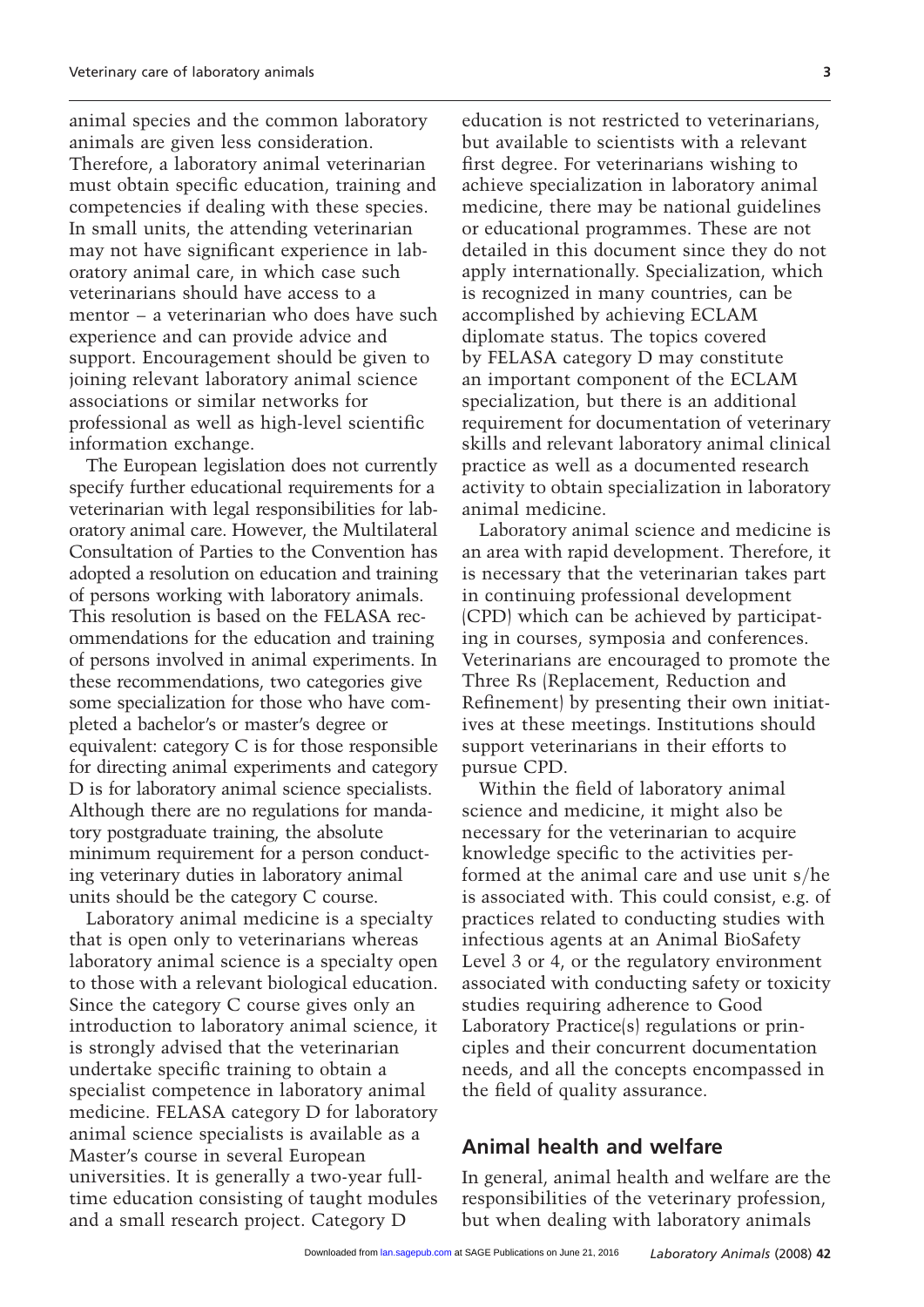the potential effects on research should also be considered. Within a laboratory animal facility, the implementation of an effective animal care and use programme is based on the combined skills of all the competent persons, which will include the veterinarian and animal care and research staff. An assessment of the animal's welfare, which will include an evaluation of behavioural parameters, will be an essential component and early recognition of the signs of pain and suffering of the individual animal is essential to their alleviation. The veterinarian is pivotal to diagnosis and treatment of disease and necessary to its minimization and prevention. S/he can improve animal health and welfare by implementing disease control in addition to involvement in the animal care and use programme, which will also address such issues as environmental enrichment.

Introducing new animals or biological materials into the facility is a common means of introducing a disease vector. The veterinarian should advocate that all animals entering the facility come from a licensed or approved breeder or from an appropriate institute. Only healthy animals not harbouring infections potentially hazardous to other animals or humans, or detrimental to the scientific procedure, should be used in research. Disease prevention should be considered as the best way to keep the animals in the facility healthy. Methods and management of animal breeding and production, which can impact on animal welfare, will also require veterinary oversight. Re-derivation or quarantine should be considered for some animals entering the facility; depending, among other considerations, on the accompanying health screening report, method of transportation and intended use. The management of subsections of a facility, which may have differences in health status, must not compromise animal health by activities such as inappropriate movement of personnel or equipment and it is desirable for the veterinarian to advise on how to achieve this.

An appropriate health monitoring programme should be adopted according to the species and veterinary as well as scientific criteria. The recommendations of

FELASA can be followed in establishing a health monitoring programme. In addition to a health monitoring programme which controls infectious agents, the veterinarian, or other competent person, should review other factors that affect animal health and welfare. Adequate guidance and training of appropriate personnel to recognize early signs of disease and suffering should be provided and supervised by the veterinarian.

When dealing with diseased or injured animals and animals on procedures, the animal health programme should include clinical evaluation and the provision of immediate emergency treatment, if considered necessary. The veterinarian should be able to instigate promptly the appropriate treatment of the animals, preferably including discussion with the researcher. When communication with the researcher is not possible, the veterinarian's decision on treatment or euthanasia of the animal, at her/his professional discretion, must be respected.

Disease diagnosis should be performed by the veterinarian and appropriate analytical services should be available. Disease in individuals should be treated accordingly, but when a disease affects several animals and may become a hazard to the colony or the research, the veterinarian should have the authority or the institutional support to decide on the best method of control and treatment in accordance, whenever possible, with the researcher. Emergency care should be provided and preventive measures should be adopted to deal with anticipated effects of research protocols. Research models of disease should be developed with the knowledge and advice of the appointed veterinarian so as to minimize discomfort or suffering to the animals, in particular relating to anaesthesia, analgesia and surgical techniques. Genetically altered animals and those with naturally occurring mutations which may negatively affect health and welfare often require veterinary attention to develop systems of monitoring and methods of alleviation of potential suffering. The most appropriate intervention, treatment or experimental endpoint, should be defined.

The veterinarian should keep records of all scheduled animal health programmes under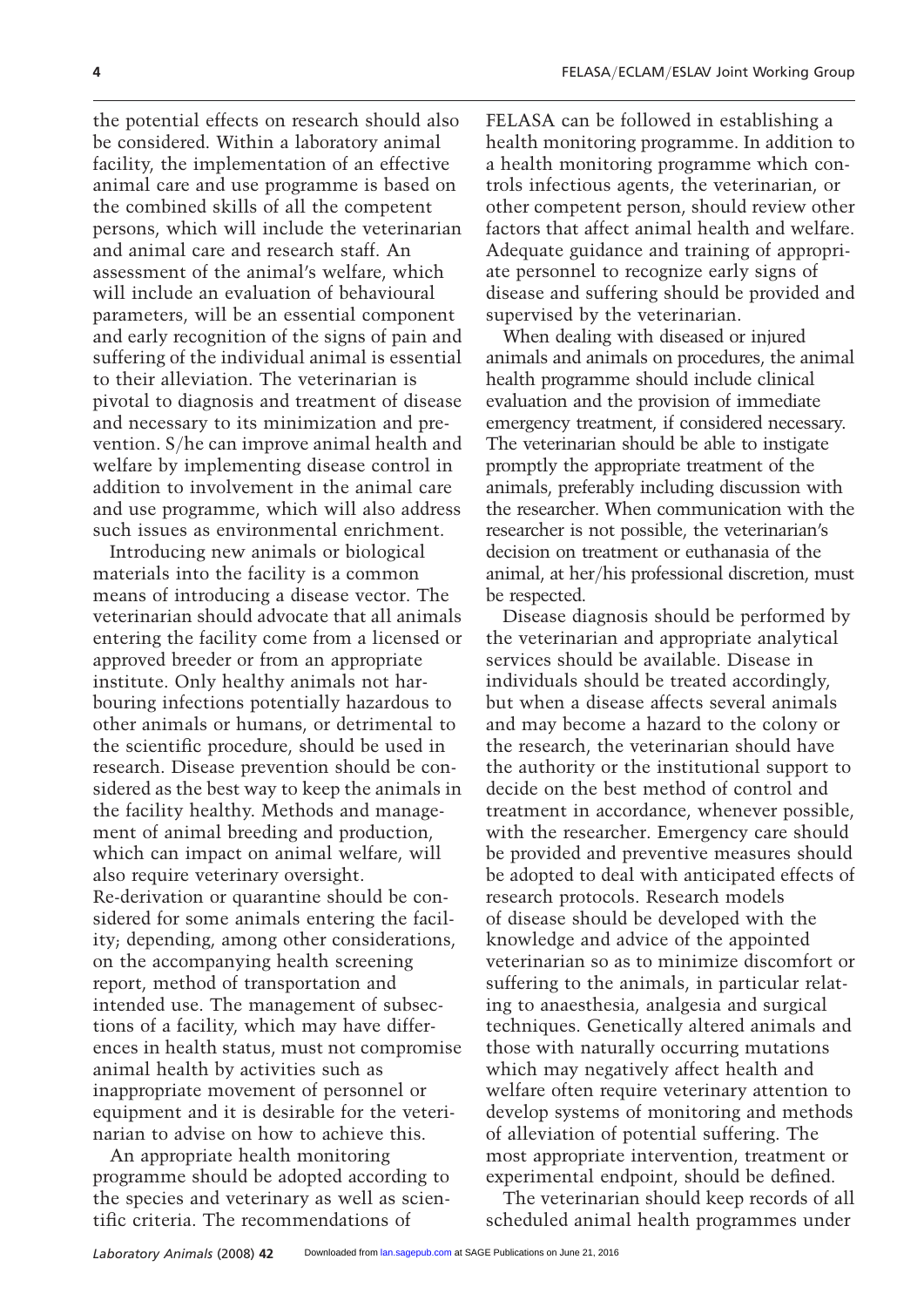her/his direct supervision as well as all cases of control and treatment of diseases. Medical records should include the identification of the animal(s), the date, preventive measures, the description of the problem and clinical findings when appropriate, the diagnosis and the treatment including all clinical interventions. Records may be individual (e.g. dogs, cats, non-human primates) or grouped when appropriate. Recording of treatments, observations and assessments can also be delegated to other staff, such as animal care technicians.

#### Veterinary care of animals undergoing procedures

Animals should preferably be trained, habituated or conditioned to research procedures and personnel and acclimatized to the laboratory environment. This will facilitate their management, reduce stress and improve welfare and the science. Appropriate handling and restraint of animals by researchers and animal-care staff should be done with the guidance of the veterinarian or other competent person. When chemical restraint is to be used, appropriate guidance from the veterinarian is necessary.

The expertise with which a procedure is carried out will have a significant effect on animal welfare. The veterinarian should be involved in the training and assessment of competence of researchers and animal-care staff performing common procedures that may influence animal welfare. Refinements in procedures should be implemented whenever possible and professional veterinary advice is particularly encouraged when those requiring surgery and anaesthesia or analgesia are considered.

Anaesthesia is commonly used not only for surgery, but also for restraint and for any potentially painful or highly stressful procedure. Professional judgement includes adjusting the anaesthetic method to the procedure to ensure the necessary level of anaesthesia and also compatibility with the purpose of the research. The veterinarian should be involved in the regular review of all anaesthetic protocols at the institution

and should have the necessary authority to ensure proper methods of anaesthesia are employed, monitoring is correctly carried out and appropriate action is taken to ensure adequate depth of anaesthesia.

Pain may be one of the major causes of suffering in research animals and it should be appropriately alleviated. Whenever possible, pain should be appropriately anticipated and adequate analgesia should be provided in advance. Researchers should consult the veterinarian on the best methods of recognition of pain in the different species of laboratory animals, so as to ensure adequate relief can be provided. It is recommended that suitable analgesic protocols, reviewed by the veterinarian, should be available to research staff and animal-care staff. The veterinarian must have the necessary authority to take appropriate action, if there is an unacceptable level of suffering. If the suffering is easily avoidable, strategies should be put in place to prevent it recurring with advice from the veterinarian.

Surgery is a potential cause of severe pain and suffering. Therefore, refinements in surgical procedures can have a substantial effect on improving animal welfare. There should be a consultation about planned surgical procedures with the attending veterinarian who should be an integral part of the surgical team and contribute in varying degrees to the review and oversight of aspects of the procedure. This includes ensuring the provision of adequate surgical facilities and their proper use, as well as preoperative, intraoperative and postoperative care, and record keeping (perioperative care).

A surgery programme should include preparation, techniques, anaesthesia and analgesia and perioperative care. Surgical guidelines and facilities suitable for the species should be established and managed under veterinary supervision. Competent, surgically-trained personnel should be available and the veterinarian should provide advice and training in surgical procedures and perioperative care and also assess the knowledge and skills of the team members. The inadequacy of competence is a major concern since the skills of people performing surgery on laboratory animals vary widely,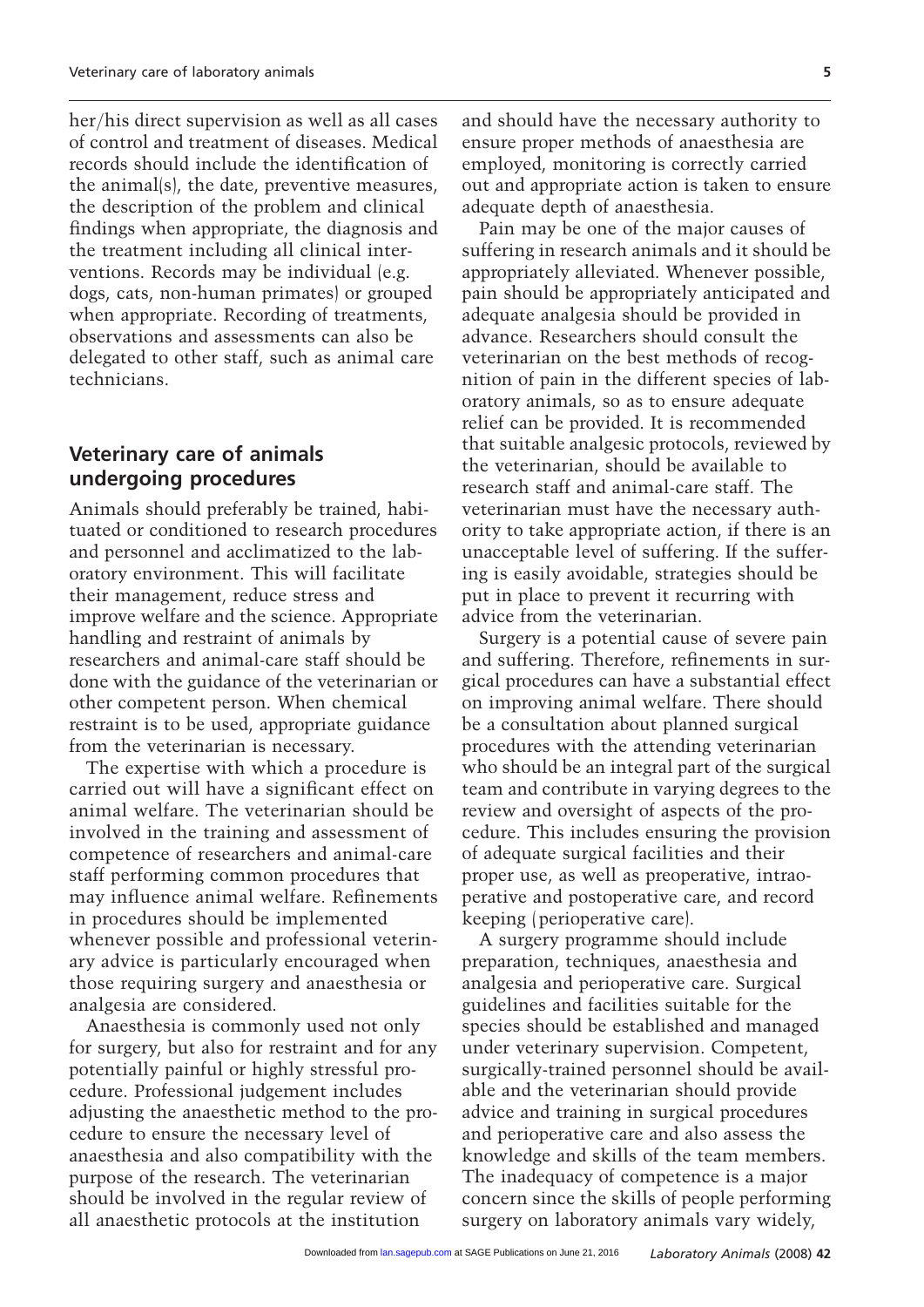thereby having the potential to severely affect animal welfare. Based on legislation in some countries, the veterinarian may have the authority to prevent surgery, if it may be inadequately performed; if such legislation is not in place, the institution should draft and implement internal policies to that effect. Evaluation of records including retrospective reviews of surgical success and failures should be made, in order to assist with developing improvements to the procedures.

The primary responsibility for the adequate perioperative care of the animals lies with the researcher, but with advice from the veterinarian. Appropriate care includes frequent monitoring of the animal, since prompt monitoring allows early detection of unexpected complications, which, if properly addressed, may facilitate a successful outcome. The veterinarian must have either the authority, or the institutional support to adopt corrective measures so as to minimize distress, in consultation with the researcher. If agreement cannot be reached, the opinion of the veterinarian must prevail.

Euthanasia is the most common procedure performed on laboratory animals. Currently accepted methods of euthanasia are periodically revised, updated and published and should be carried out appropriately to minimize or avoid any stress, suffering or pain. The veterinarian should be involved in providing advice, training and oversight. Euthanasia methods should be selected based on species, individual, procedural and scientific requirements. The veterinarian must have the authority or the institutional support to modify the euthanasia technique if it may be improperly performed.

Research staff is responsible for the proper completion and storage of records of the procedures they have performed. Procedural records will be dictated by local regulations, but should include at least the procedure, identification of the animal concerned, the person performing the procedure, drugs and doses given with special reference to the anaesthetics and analgesics employed, the date and any relevant complication or observation.

Many drugs used on laboratory animals are controlled by medicines legislation and in

these cases will be under the veterinarian's control. These include prescription-only or other controlled substances. Legal or institutional requirements or both may include keeping detailed records of the drug used, amount given, animal(s) treated and procedure performed. The legislation controlling use of prescription medicines varies between countries. Although the scientist is responsible for medicines used during the course of a research protocol, the veterinarian is responsible for the prescription and use of medicines and controlled drugs when they are used in the prevention or treatment of disease or alleviation of suffering in the animals outside of the scientific protocols; and will have the authority or the institutional support to review procedural records to ensure that there is no inappropriate use of such drugs. Their administration may be delegated, for example, to animal-care staff, but the veterinarian is responsible for ensuring that the person has the necessary competence and experience to accomplish the task in a satisfactory manner.

#### Regulatory and ethical aspects

The use of animals in biomedical research and toxicity testing raises ethical issues because the promotion of public health and the advancement of medical knowledge has to be balanced against the potential distress and suffering of the animals used for this purpose. An increasing number of countries either have or are establishing an ethical review process. This review process varies between countries and the veterinarian may be a member of the ethics committee by statute. As an expert in animal health and welfare the veterinarian is in a key position in this process and will then be involved in the review and approval of all animal care and use in the institutional programme and in the implementation of the Three Rs. This includes advising on the design and performance of experiments using animals as related to model selection, endpoint determination, and methods and techniques proposed or in use. For an acceptable veterinary care programme, there should be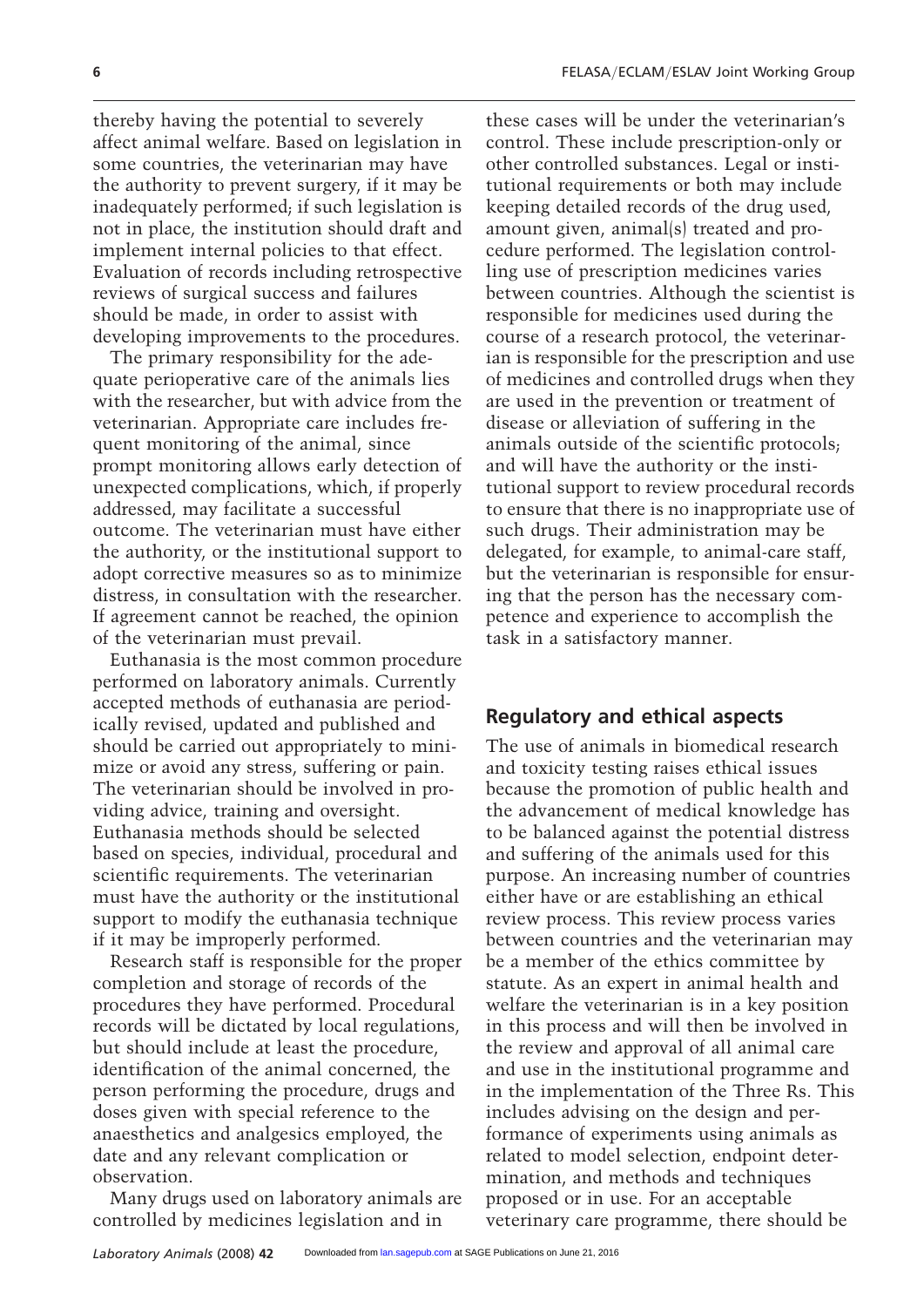a commitment to foster and support enhancement of the institution's research programme through the identification and adoption of techniques, procedures and policies that ensure good laboratory animal health and good welfare.

The EC Directive 86/609 (The Directive) and the European Convention ETS 123 (The Convention) require that a veterinarian or other competent person should be responsible for regular inspection of laboratory animals and supervision of their accommodation, care and health. Diagnosis and veterinary treatment of diseased or injured animals are the roles of members of the veterinary profession. National legislation in European countries usually requires that an institutional veterinarian be appointed with statutory responsibility for the care and health of the institution's animals. In some countries, this responsibility can be that of a 'welfare officer' who does not necessarily have a veterinary degree, but has demonstrated sufficient competence to satisfy the national authorities. In practice, the overwhelming majority of laboratory animal facilities will employ one or several veterinarians with responsibility for the health and welfare of the animals. This allows the institutions to comply with the comprehensive 'veterinary cover for the animals for all hours of the day and every day of the week', which is a mandatory requirement in several countries. Whether employed full-time or part-time, the veterinarian's statutory duties are the same and it is strongly advised that the veterinarian who accepts an appointment with this type of obligation undertakes specific training in order to obtain specialist competence in laboratory animal science.

The experimental protocols should detail the expected or potential effects of the experimental procedures on the animals allowing the veterinarian to determine whether ill health of an animal or other clinical signs of poor wellbeing are a justified yet unavoidable consequence of the experiment, or whether it is beyond the licence in which case the condition should be alleviated. It is therefore necessary that the veterinarian has direct access to all current

licences and project protocols in the institution.

Routine and regular visits to animal facilities at an agreed minimum frequency constitute part of a laboratory animal veterinarian's core responsibility, being necessary to judge health and welfare. It is therefore recommended that the veterinarian conduct regular inspections of the animals and their accommodation. Sometimes, for example due to restrictions from the varying health status of animal units the veterinarian will not be able to attend in which case s/he should be briefed frequently by the animalcare staff on the wellbeing of the animals. When relevant, the findings of these inspections should be communicated to the scientists or other institutional representatives, or both, promptly to ensure appropriate action is taken. Written records of these inspections and communications should be maintained. The veterinarian must maintain up-to-date health records on all animals under her/his care in accordance with local regulations. Examination and certification by the veterinarian with respect to health and welfare may be a legal requirement for animals intended for re-use in experiments, transportation or at certain other specified events.

In some countries, the ultimate responsibility for decisions concerning experimental procedures on, and euthanasia of, animals rests with the veterinarian, but in others it remains with the researcher. This may lead to conflicts and institutional management systems should enable these conflicts to be resolved with adequate protection for the welfare of the animals and the professional responsibilities of the veterinarian.

It is a cause of public concern that animals continue to be used for the advancement of medicine and public health. The veterinarian is ideally placed to play an active role in educational programmes and contact with the community explaining why the use of animals is necessary for continued medical progress, how the ethical review process works, how animal use is regulated and how the scientific community strives to safeguard the wellbeing and welfare of the animals used for this purpose.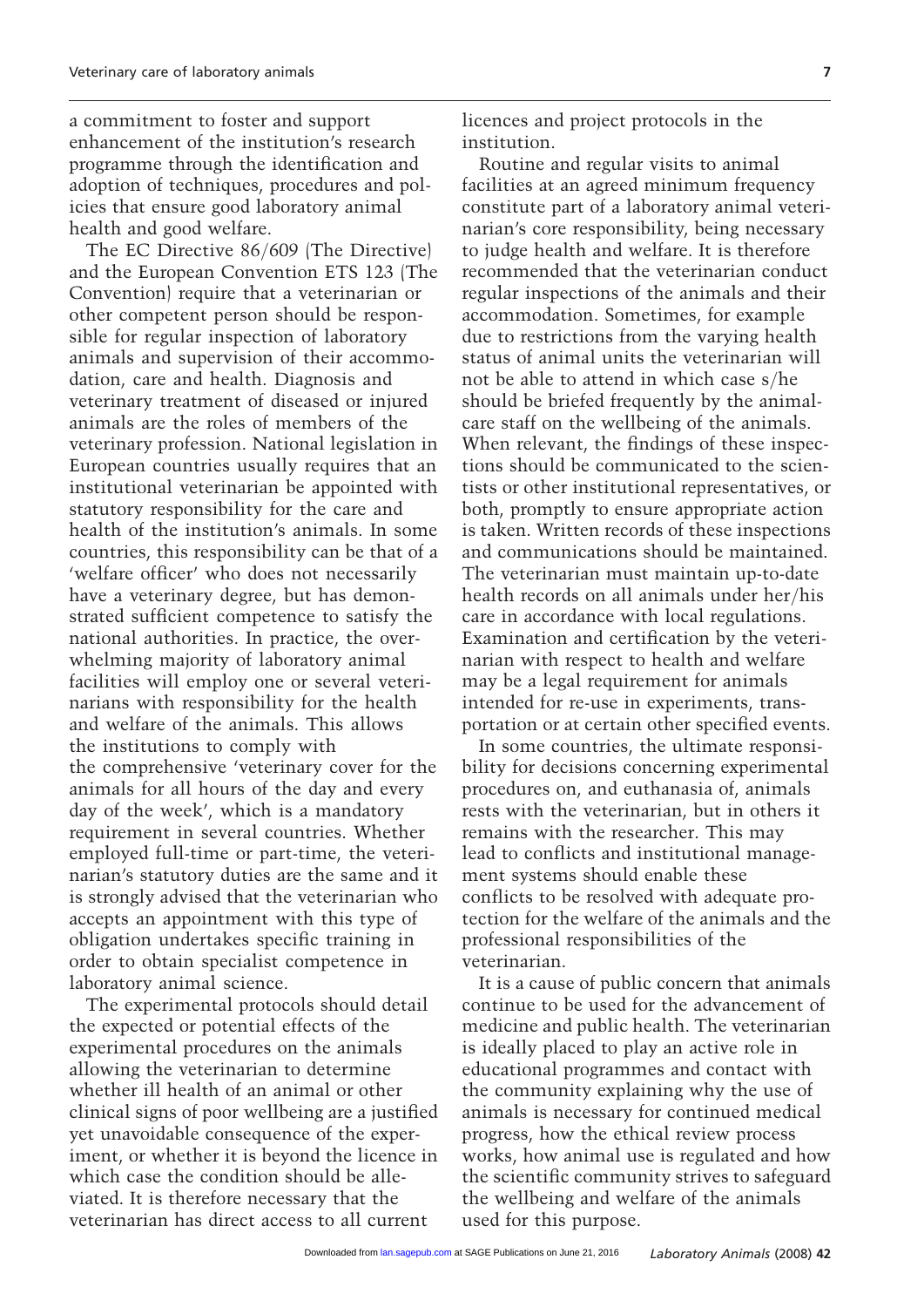#### Managerial aspects and occupational health and safety

For an animal care and use programme to deliver optimal animal health and welfare, effective management of that programme is essential. The understanding of laboratory animal science and medicine that comes from being a laboratory animal veterinarian provides a good combination of academic and practical background aptitudes on which to build managerial skills. In order to be effectively involved in the wider issues of running an animal care and use programme, the veterinarian will benefit from acquiring additional skills to add to the traditional clinical education and experience. This will require managerial education and the ability to develop strategic thinking on aspects of optimal care and use.

When new facilities are planned the design, the facility management and the process management, will all influence the level of veterinary care that can ultimately be delivered and therefore will affect the health and welfare of the animals. If the overall care and use programme has not been designed adequately, the veterinary care may become compromised. The veterinarian should therefore be actively involved, together with other key staff in the animal care and use programme, in the development and adoption of the management systems, which will affect the overall care programme, including the planning of new facilities.

The Convention requires that personnel working with laboratory animals are appropriately educated, regardless of their position. For this education, the programmes of FELASA are recommended for all staff within category levels A–D. The teaching syllabi include several topics where the teacher requires veterinary expertise. This educational role includes providing information on animal health and welfare, as well as conduct of animal experiments with maximal implementation of the Three Rs. The veterinarian has specialist education and training in many aspects of animal care, welfare and research, and can have an essential role in the education of persons working with laboratory animals by

participating in the education and training of animal care and research staff.

The consultation and advisory role of the veterinarian is important when planning and performing animal experiments and is an opportunity to provide training and information. S/he will have a complete overview of the projects in place, those under consideration and planning, the level of care that animals on such projects will require and considerations affecting the health of animals and staff that will impact on training requirements, number of staff and any special skills required. The veterinarian, as well as contributing to the delivery of training, is therefore able to ensure that the training is integrated with the management of the organization.

To ensure good animal welfare, an open, confident and direct relationship between animal-care staff and veterinarians is a necessity. The veterinarian is well placed to contribute to the culture of care by promoting a team approach and facilitating communication. The veterinarian, with management responsibility and the total overview of the system, can provide input which will benefit the whole organization, balancing the efficiency without compromising animal welfare.

The field of occupational health and safety is a constantly changing one. The emergence of new hazards presents challenges to employers who must protect their employees and the development of new methods of working with animals presents challenges to users who must improve animal welfare. It is incumbent on those who are responsible for animal facilities to develop, improve and implement a programme that is the appropriate balance of the two, and the veterinarian is well placed to achieve that end.

The major potential hazards to animal handlers can be divided into allergy, infection and injury. Allergies are the major hazard affecting staff and can have serious consequences for individuals in terms of health and future careers. The risk of infection from research animals, animal secretions and tissues can be minimized by obtaining them from satisfactory sources and implementing preventive measures. Many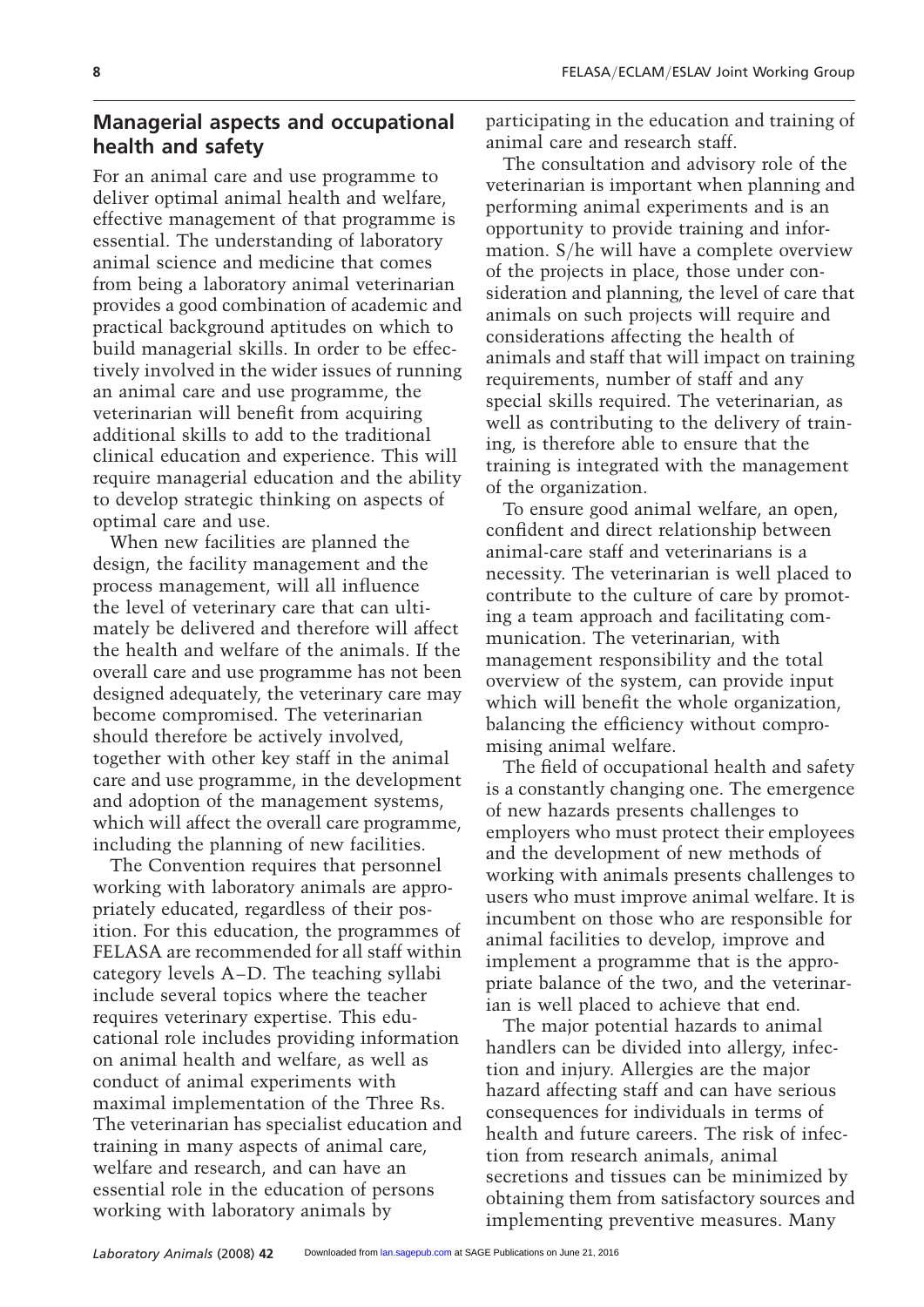injuries are also preventable by good handling and being aware of the animal's biology and behaviour will assist in reducing the risk. Personnel are often unaware of the hazards associated with animal bites, such as infection, zoonotic diseases or contamination that could cause disease or be spread to others. The veterinarian's involvement in the education and training of personnel can assist in the risk assessment and risk management programme. The involvement of the attending veterinarian can significantly contribute to making management decisions that require a combination of background information. Evaluation of hazards posed by the animals and/or by materials used with the animals will depend on observation, experience, published reports and veterinary professional judgement.

Every unit should also have an emergency plan for dealing with disasters or other emergency such as attacks on property or personnel. There should be a specific plan to deal with animal escape, which will minimize any risks to employees. The emergency action plan should identify the responsibilities of personnel and provide readily accessible contact numbers for additional expertise and resources. The very real problem associated with animal rights extremist groups worldwide poses a considerable threat to the personal security of staff in laboratory facilities and may require high levels of entrance/exit control. The veterinarian is uniquely placed to provide input to the emergency management plan, because of her/his overview of the institution's laboratory animal science programme including facilities, people and animals.

Acknowledgements The Working Group wishes to acknowledge the support of the Universities of Copenhagen, Complutense of Madrid, Oulu, Oxford and Uppsala in the production of this document.

#### Further reading

ACLAM Position Statement on Adequate Veterinary Care. See http://www.aclam.org/education/ guidelines/position\_adequatecare.html (last accessed 12 January 2008)

- ACLAM Position Statement on Pain and Distress in Laboratory Animals. See http://www.aclam.org/ education/guidelines/position\_pain-distress.html (last accessed 12 January 2008)
- ACLAM Position Statement on Rodent Surgery. See http://www.aclam.org/education/guidelines/ position\_rodentsurgery.html (last accessed 12 January 2008)
- Advisory Committee on Dangerous Pathogens. Categorisation of Pathogens According to Hazard and Categories of Containment. London: HMSO, 1990
- Advisory Committee on Dangerous Pathogens. Working Safely with Research Animals: Management of Infection Risks. London: HMSO, 1997
- AVMA Guidelines on Euthanasia. See http://www. avma.org/issues/animal\_welfare/euthanasia.pdf (last accessed 12 January 2008)
- Brown MJ, Pearson PT, Tomson FN (1993) Special report: guidelines for animal surgery in research and teaching. American Journal of Veterinary Research 54, 1544–59
- Carlsson HE, Hagelin J, Hau J (2004) Implementation of the 'three Rs' in biomedical research. Veterinary Record 154, 467–70
- Close B, Banister K, Baumans V, et al. (1996) Recommendations for euthanasia of experimental animals: Part 1. DGXI of the European Commission. Laboratory Animals 30, 293–316
- Close B, Banister K, Baumans V, et al. (1997) Recommendations for euthanasia of experimental animals: Part 2. DGXI of the European Commission. Laboratory Animals 31, 1–32
- Committee on Occupational Safety and Health in Research Animal Facilities, Institute of Laboratory Animal Resources, Commission on Life Sciences, National Research Council (1997) Occupational Health and Safety in the Care and Use of Research Animals. Washington, DC: National Academy Press
- Committee on Regulatory Issues in Animal Care and Use, Institute for Laboratory Animal Research, National Research Council (2000) Definition of Pain and Distress and Reporting Requirements for Laboratory Animals. Proceedings of ILAR Workshop held 22 June 2000. Washington, DC: National Academy Press
- Cooper DM, McIver R, Bianco R (2000) The thin blue line: a review and discussion of aseptic technique and postprocedural infections in rodents. Contemporary Topics in Laboratory Animal Science 39, 27–32
- Diehl K-H, Hull R, Morton D, Pfister R, et al. (2001) A good practice guide to the administration of substances and removal of blood, including routes and volumes. Journal of Applied Toxicology 21, 15–23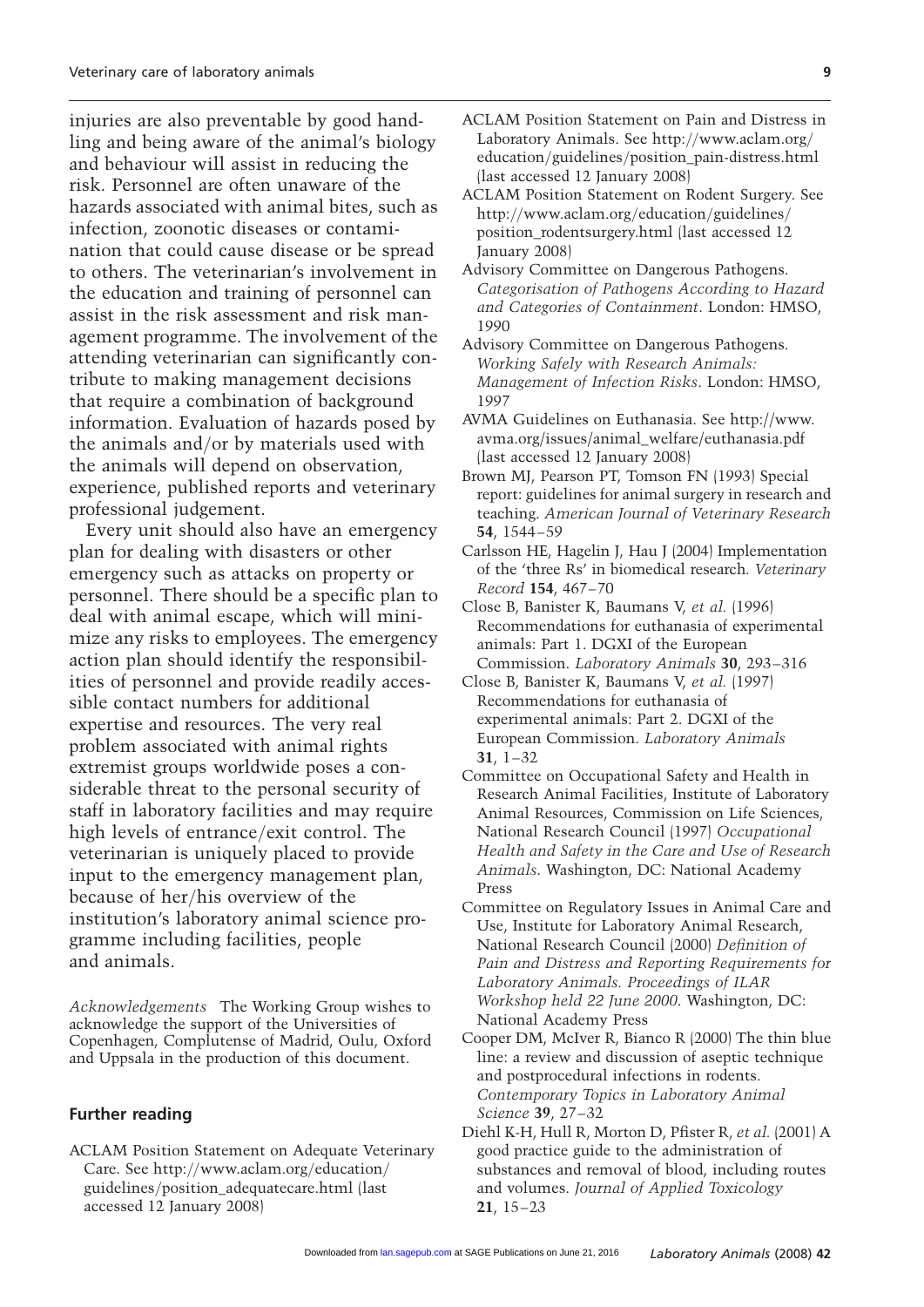- Directive 2000/54/EC of the European Parliament and of the Council of 18 September 2000 on the protection of workers from risks related to exposure to biological agents at work. See http://eur-lex. europa.eu/LexUriServ/LexUriServ. do?uri=OJ:L:2000:262:0021:0045:EN:PDF (last accessed 12 January 2008)
- Directive 86/609/EEC on the approximation of laws, regulations and administrative provisions of the Member States regarding the protection of animals used for experimental and other scientific purposes. See http://europa.eu.int/comm/food/fs/aw/ aw\_legislation/scientific/86-609-eec\_en.pdf (last accessed 12 January 2008)
- ECLAM, European College of Laboratory Animal. See http://www.eclam.org/
- ESLAV, European Society of Laboratory Animal Veterinarians. See http://www.eslav.org/
- European Convention for the Protection of Vertebrate Animals used for Experimental and Other Scientific Purposes. See http://conventions.coe. int/treaty/en/treaties/html/123.htm (last accessed 12 January 2008)
- FELASA, Federation of European Laboratory Animal Science Associations. See http://www. felasa.eu/
- FELASA recommendations on the education and training of persons working with laboratory animals: Categories A and C (1995) Reports of the Federation of European Laboratory Animal Science Associations Working Group on Education accepted by the FELASA Board of Management. Laboratory Animals 29, 121–31
- FELASA Working Group on Pain and Distress (1994) Pain and distress in laboratory rodents and lagomorphs. Report of the Federation of European Laboratory Animal Science Associations (FELASA) Working Group on Pain and Distress accepted by the FELASA Board of Management, November 1992. Laboratory Animals 28, 97–112
- Flecknell PA (1994) Refinement of animal use assessment and alleviation of pain and distress. Laboratory Animals 28, 222–31
- Hagelin J, Carlsson HE, Hau J (1999) Increased efficiency in use of laboratory animals. Lancet 353, 1191–2
- Hagelin J, Hau J, Carlsson HE (2003) The refining influence of ethics committees on animal experimentation in Sweden. Laboratory Animals 37, 10–18
- Hau J, Carlsson HE, Hagelin J (2001) Animal research – ethics committees have influenced animal experiments in Sweden. British Medical Journal 322, 1604
- Hau J, Van Hoosier GL, eds (2003) Handbook of Laboratory Animal Science: Volume I: Essential Principles and Practices. 2nd edn. Boca Raton, FL: CRC Press
- Hawkins P (2002) Recognizing and assessing pain, suffering and distress in laboratory animals: a survey of current practice in the UK with recommendations. Laboratory Animals 36, 378–95
- Health and Safety Commission (1992) Health and Safety in Animal Facilities. Education Services Advisory Committee. London: HMSO
- Health and Safety Commission (1993) Control of Substances Hazardous to Health. General Approved Code of Practice. 4th edn. London: **HMSO**
- Health and Safety Executive (2002) Control of Laboratory Animal Allergy. Guidance Note EH76. Suffolk: HSE Books
- Health monitoring of non-human primate colonies (1999) Recommendations of the Federation of European Laboratory Animal Science Associations (FELASA) Working Group on non-human primate health accepted by the FELASA Board of Management, 21 November 1998. Laboratory Animals 33, S1–18
- Holland C, ed (1997) Modern Perspectives on Zoonoses. Dublin: Royal Irish Academy
- Morton DB, Jennings M, Buckwell A, et al. (2001) Joint Working Group on Refinement. Refining procedures for the administration of substances. Report of the BVAAWF/FRAME/RSPCA/UFAW Joint Working Group on Refinement. British Veterinary Association Animal Welfare Foundation/Fund for the Replacement of Animals in Medical Experiments/Royal Society for the Prevention of Cruelty to Animals/Universities Federation for Animal Welfare. Laboratory Animals 35, 1–41
- Nevalainen T, Berge E, Gallix P, et al. (1999) FELASA guidelines for education of specialists in laboratory animal science (Category D). Report of the Federation of Laboratory Animal Science Associations Working Group on Education of Specialists (Category D) accepted by the FELASA Board of Management. Laboratory Animals 33, 1–15
- Nevalainen T, Dontas I, Forslid A, et al. (2000) FELASA recommendations for the education and training of persons carrying out animal experiments (Category B). Report of the Federation of European Laboratory Animal Science Associations Working Group on Education of Persons Carrying out Animal Experiments (Category B) accepted by the FELASA Board of Management. Laboratory Animals 34, 229–35
- Nicklas W, Baneux P, Boot R, et al. (2002) FELASA (Federation of European Laboratory Animal Science Associations Working Group on Health Monitoring of Rodent and Rabbit Colonies). Recommendations for the health monitoring of rodent and rabbit colonies in breeding and experimental units. Laboratory Animals 36, 20–42